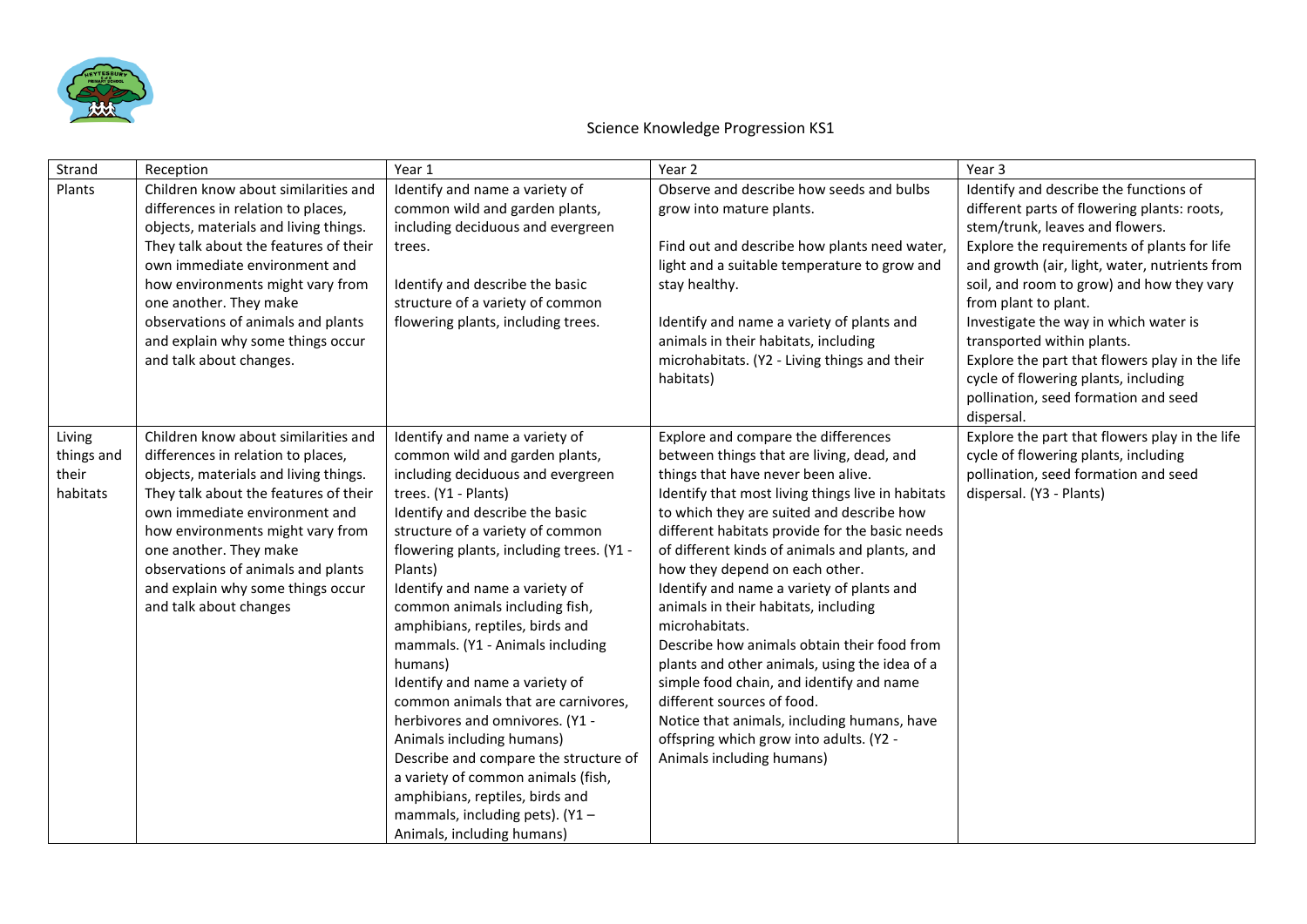

|                                 |                                                                                                                                                                                                                                                                                                                                                                   | Observe changes across the four<br>seasons. (Y1 - Seasonal change)                                                                                                                                                                                                                                                                                                                                                                                                                                              |                                                                                                                                                                                                                                                                                                                                                                                                                                                                                                                                                         |                                                                                                                                                                                                                                                                                                           |
|---------------------------------|-------------------------------------------------------------------------------------------------------------------------------------------------------------------------------------------------------------------------------------------------------------------------------------------------------------------------------------------------------------------|-----------------------------------------------------------------------------------------------------------------------------------------------------------------------------------------------------------------------------------------------------------------------------------------------------------------------------------------------------------------------------------------------------------------------------------------------------------------------------------------------------------------|---------------------------------------------------------------------------------------------------------------------------------------------------------------------------------------------------------------------------------------------------------------------------------------------------------------------------------------------------------------------------------------------------------------------------------------------------------------------------------------------------------------------------------------------------------|-----------------------------------------------------------------------------------------------------------------------------------------------------------------------------------------------------------------------------------------------------------------------------------------------------------|
| Animals<br>including<br>humans  | Children know about similarities and<br>differences in relation to places,<br>objects, materials and living things.<br>They talk about the features of their<br>own immediate environment and<br>how environments might vary from<br>one another. They make<br>observations of animals and plants<br>and explain why some things occur<br>and talk about changes. | Identify and name a variety of<br>common animals including fish,<br>amphibians, reptiles, birds and<br>mammals.<br>Identify and name a variety of<br>common animals that are carnivores,<br>herbivores and omnivores.<br>Describe and compare the structure of<br>a variety of common animals (fish,<br>amphibians, reptiles, birds and<br>mammals, including pets).<br>Identify, name, draw and label the<br>basic parts of the human body and say<br>which part of the body is associated<br>with each sense. | Notice that animals, including humans, have<br>offspring which grow into adults.<br>Find out about and describe the basic needs<br>of animals, including humans, for survival<br>(water, food and air).<br>Describe the importance for humans of<br>exercise, eating the right amounts of different<br>types of food, and hygiene.<br>Describe how animals obtain their food from<br>plants and other animals, using the idea of a<br>simple food chain, and identify and name<br>different sources of food. (Y2 - Living things<br>and their habitats) | Identify that animals, including humans,<br>need the right types and amount of<br>nutrition, and that they cannot make their<br>own food; they get nutrition from what they<br>eat.<br>Identify that humans and some other<br>animals have skeletons and muscles for<br>support, protection and movement. |
| Evolution<br>and<br>inheritance | Children know about similarities and<br>differences in relation to places,<br>objects, materials and living things.<br>They talk about the features of their<br>own immediate environment and<br>how environments might vary from<br>one another. They make<br>observations of animals and plants<br>and explain why some things occur<br>and talk about changes. |                                                                                                                                                                                                                                                                                                                                                                                                                                                                                                                 | Identify that most living things live in habitats<br>to which they are suited and describe how<br>different habitats provide for the basic needs<br>of different kinds of animals and plants, and<br>how they depend on each other. (Y2 - Living<br>things and their habitats)<br>Notice that animals, including humans, have<br>offspring which grow into adults. (Y2 -<br>Animals, including humans)                                                                                                                                                  | Describe in simple terms how fossils are<br>formed when things that have lived are<br>trapped within rock. (Y3 - Rocks)<br>Explore the part that flowers play in the life<br>cycle of flowering plants, including<br>pollination, seed formation and seed<br>dispersal. (Y3 - Plants)                     |
| Seasonal<br>Change              | Children know about similarities and<br>differences in relation to places,<br>objects, materials and living things.<br>They talk about the features of their<br>own immediate environment and<br>how environments might vary from<br>one another. They make<br>observations of animals and plants                                                                 | Observe changes across the four<br>seasons.                                                                                                                                                                                                                                                                                                                                                                                                                                                                     | Observe and describe weather associated<br>with the seasons and how day length varies.                                                                                                                                                                                                                                                                                                                                                                                                                                                                  | Recognise that light from the sun can be<br>dangerous and that there are ways to<br>protect their eyes. (Y3 - Light)                                                                                                                                                                                      |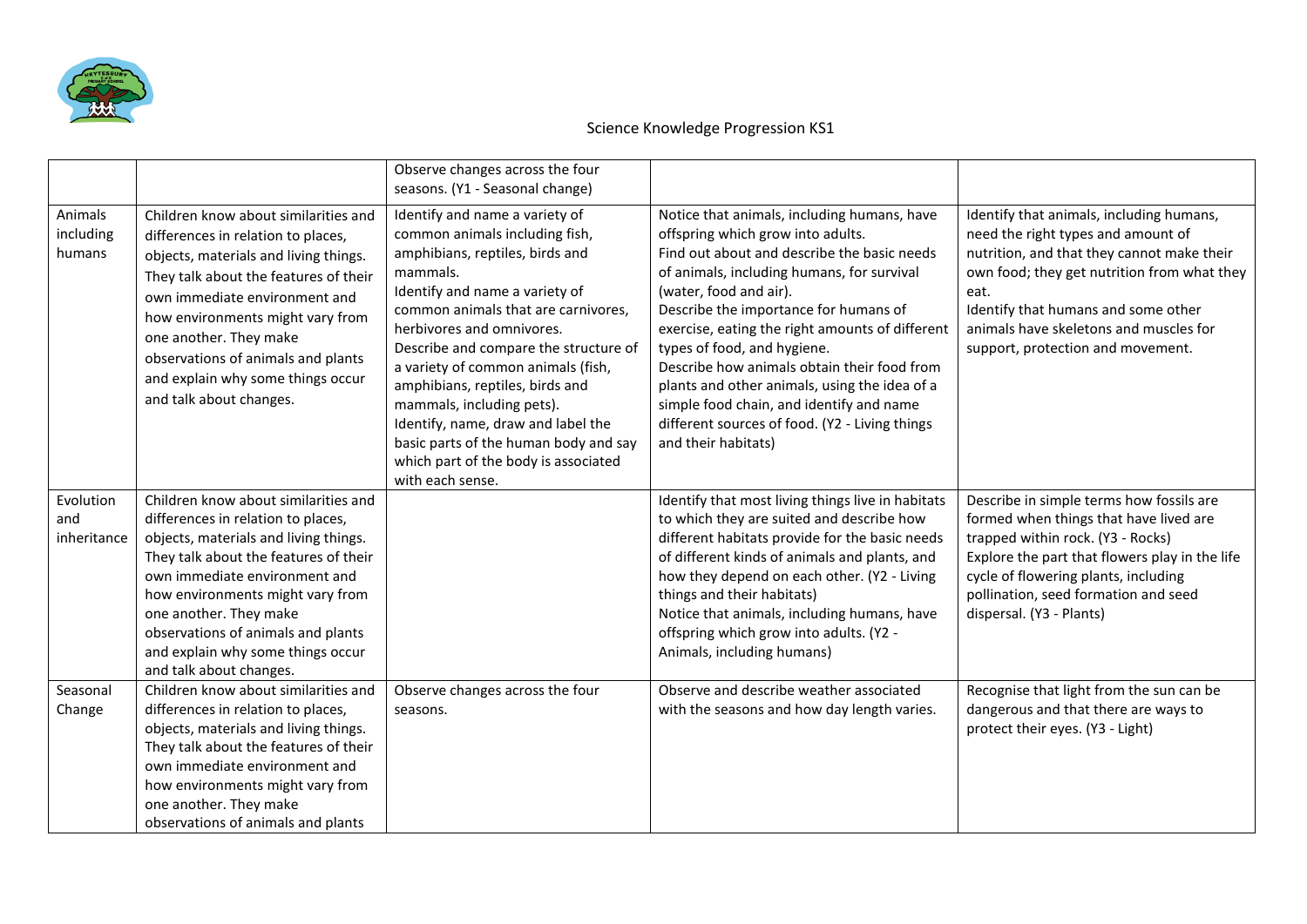

|                  | and explain why some things occur<br>and talk about changes.                                                                                                                                                                                                                                                                                                      |                                                                                                                                                                                                                                                                                                                                                                                                                                                                                                                          |                                                                                                                                                                                                                                                                                                                          |                                                                                                                                                                                                                                                                                                                                                                                                                                                                      |
|------------------|-------------------------------------------------------------------------------------------------------------------------------------------------------------------------------------------------------------------------------------------------------------------------------------------------------------------------------------------------------------------|--------------------------------------------------------------------------------------------------------------------------------------------------------------------------------------------------------------------------------------------------------------------------------------------------------------------------------------------------------------------------------------------------------------------------------------------------------------------------------------------------------------------------|--------------------------------------------------------------------------------------------------------------------------------------------------------------------------------------------------------------------------------------------------------------------------------------------------------------------------|----------------------------------------------------------------------------------------------------------------------------------------------------------------------------------------------------------------------------------------------------------------------------------------------------------------------------------------------------------------------------------------------------------------------------------------------------------------------|
| <b>Materials</b> | Children know about similarities and<br>differences in relation to places,<br>objects, materials and living things.<br>They talk about the features of their<br>own immediate environment and<br>how environments might vary from<br>one another. They make<br>observations of animals and plants<br>and explain why some things occur<br>and talk about changes. | Distinguish between an object and the<br>material from which it is made.<br>Identify and name a variety of<br>everyday materials, including wood,<br>plastic, glass, metal, water, and rock.<br>Describe the simple physical<br>properties of a variety of everyday<br>materials.<br>Compare and group together a variety<br>of everyday materials on the basis of<br>their simple physical properties.                                                                                                                  | Identify and compare the suitability of a<br>variety of everyday materials, including wood,<br>metal, plastic, glass, brick, rock, paper and<br>cardboard for particular uses.<br>Find out how the shapes of solid objects<br>made from some materials can be changed by<br>squashing, bending, twisting and stretching. | Compare and group together different kinds<br>of rocks on the basis of their appearance<br>and simple physical properties. (Y3 - Rocks)<br>Describe in simple terms how fossils are<br>formed when things that have lived are<br>trapped within rock. (Y3 - Rocks)<br>Compare and group together a variety of<br>everyday materials on the basis of whether<br>they are attracted to a magnet, and identify<br>some magnetic materials. (Y3 - Forces and<br>magnets) |
| Rocks            | Children know about similarities and<br>differences in relation to places,<br>objects, materials and living things.<br>They talk about the features of their<br>own immediate environment and<br>how environments might vary from<br>one another.<br>They make observations of animals<br>and plants and explain why some<br>things occur and talk about changes. | Distinguish between an object and the<br>material from which it is made. (Y1 -<br>Everyday materials)<br>Identify and name a variety of<br>everyday materials, including wood,<br>plastic, glass, metal, water, and rock.<br>(Y1 - Everyday materials)<br>Describe the simple physical<br>properties of a variety of everyday<br>materials. (Y1 - Everyday materials)<br>Compare and group together a variety<br>of everyday materials on the basis of<br>their simple physical properties. (Y1 -<br>Everyday materials) | Identify and compare the suitability of a<br>variety of everyday materials, including wood,<br>metal, plastic, glass, brick, rock, paper and<br>cardboard for particular uses. (Y2 - Uses of<br>everyday materials)                                                                                                      | Compare and group together different kinds<br>of rocks on the basis of their appearance<br>and simple physical properties.<br>Describe in simple terms how fossils are<br>formed when things that have lived are<br>trapped within rock.<br>Recognise that soils are made from rocks<br>and organic matter.                                                                                                                                                          |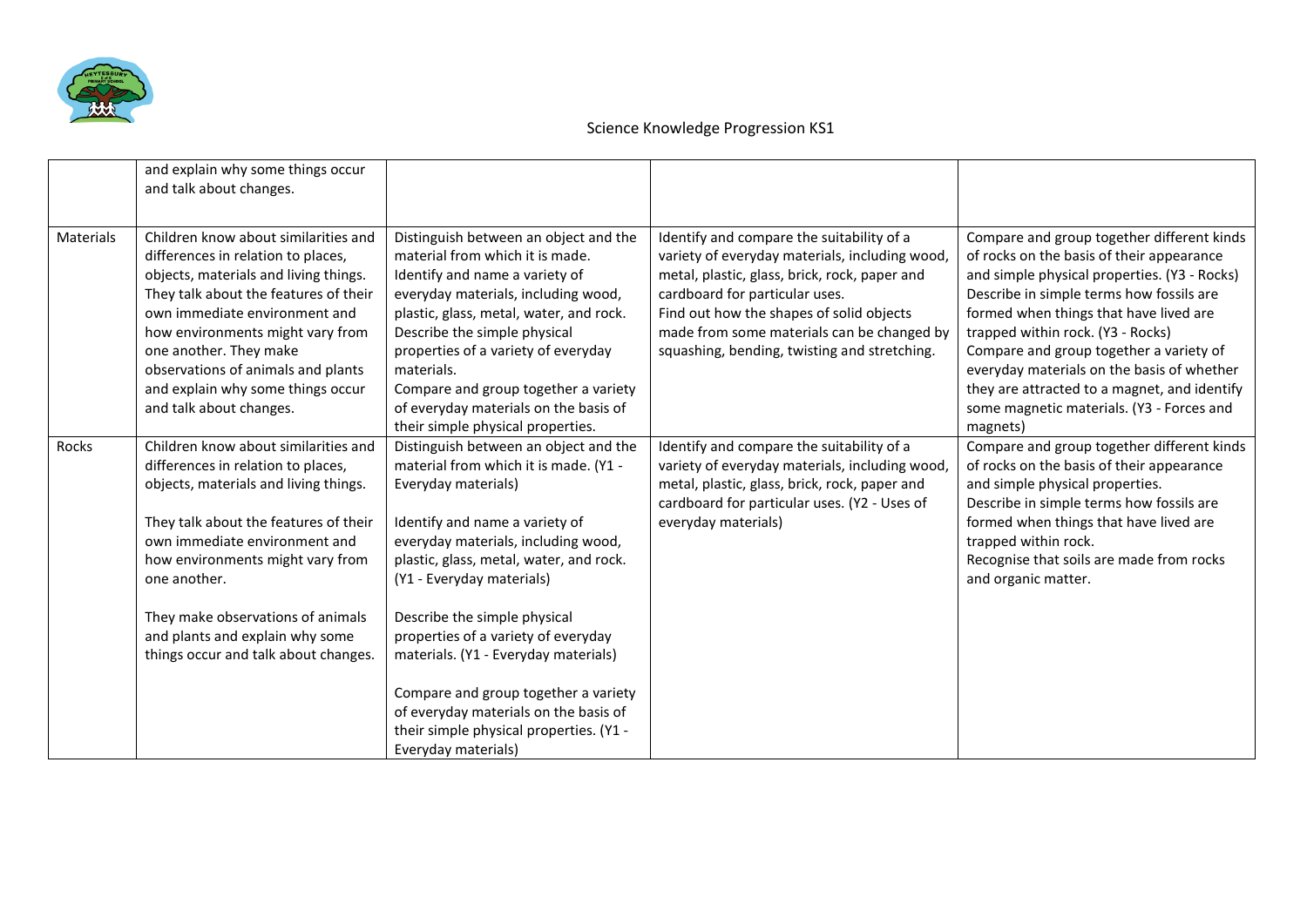

| Light  | Children know about similarities and<br>differences in relation to places,<br>objects, materials and living things.<br>They talk about the features of their<br>own immediate environment and<br>how environments might vary from<br>one another. They make<br>observations of animals and plants<br>and explain why some things occur                            | Identify, name, draw and label the<br>basic parts of the human body and say<br>which part of the body is associated<br>with each sense. (Y1 -<br>Animals, including humans)<br>Describe the simple physical<br>properties of a variety of everyday<br>materials. (Y1 - Materials) |                                                                                                                                                                                | Recognise that they need light in order to<br>see things and that dark is the absence of<br>light.<br>Notice that light is reflected from surfaces.<br>Recognise that light from the sun can be<br>dangerous and that there are ways to<br>protect their eyes.                                                                                                                                                                                                                                                                                                                                                   |
|--------|-------------------------------------------------------------------------------------------------------------------------------------------------------------------------------------------------------------------------------------------------------------------------------------------------------------------------------------------------------------------|-----------------------------------------------------------------------------------------------------------------------------------------------------------------------------------------------------------------------------------------------------------------------------------|--------------------------------------------------------------------------------------------------------------------------------------------------------------------------------|------------------------------------------------------------------------------------------------------------------------------------------------------------------------------------------------------------------------------------------------------------------------------------------------------------------------------------------------------------------------------------------------------------------------------------------------------------------------------------------------------------------------------------------------------------------------------------------------------------------|
|        | and talk about changes.                                                                                                                                                                                                                                                                                                                                           |                                                                                                                                                                                                                                                                                   |                                                                                                                                                                                | Recognise that shadows are formed when<br>the light from a light source is blocked by an<br>opaque object.<br>Find patterns in the way that the size of                                                                                                                                                                                                                                                                                                                                                                                                                                                          |
| Forces | Children know about similarities and<br>differences in relation to places,<br>objects, materials and living things.<br>They talk about the features of their<br>own immediate environment and<br>how environments might vary from<br>one another. They make<br>observations of animals and plants<br>and explain why some things occur<br>and talk about changes. |                                                                                                                                                                                                                                                                                   | Find out how the shapes of solid objects<br>made from some materials can be changed by<br>squashing, bending, twisting and stretching.<br>(Y2 -<br>Uses of everyday materials) | shadows change.<br>Compare how things move on different<br>surfaces.<br>Notice that some forces need contact<br>between two objects, but magnetic forces<br>can act at a distance.<br>Observe how magnets attract or repel each<br>other and attract some materials and not<br>others.<br>Compare and group together a variety of<br>everyday materials on the basis of whether<br>they are attracted to a magnet, and identify<br>some magnetic materials.<br>Describe magnets as having two poles.<br>Predict whether two magnets will attract or<br>repel each other, depending on which poles<br>are facing. |